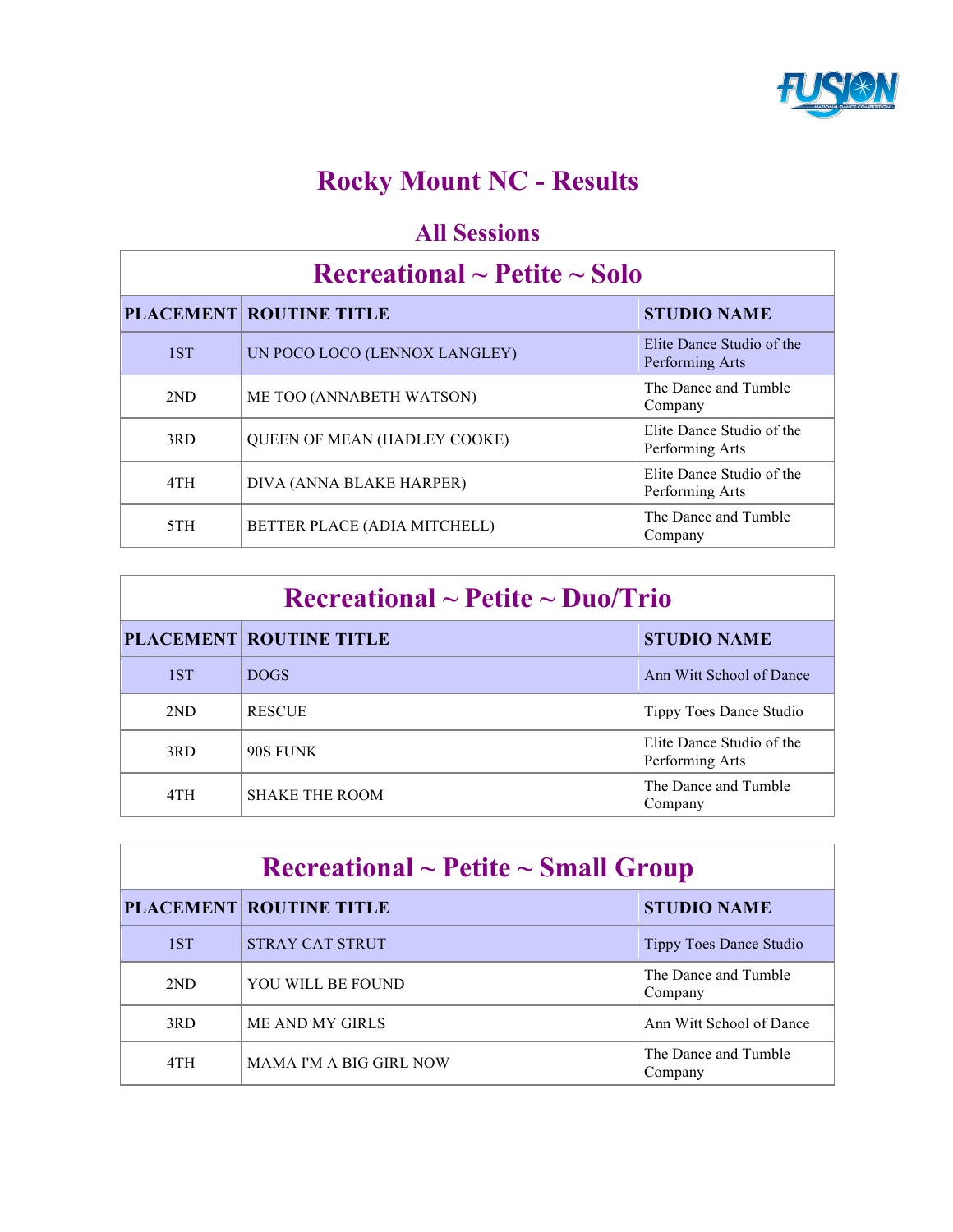# **Recreational ~ Petite ~ Large Group**

#### **PLACEMENT ROUTINE TITLE STUDIO NAME**

1ST BRAVE Elite Dance Studio of the Barriers of the Dance Studio of the Barriers of the Barriers of the Barriers of the Barriers of the Barriers of the Barriers of the Barriers of the Barriers of the Barriers of the Barrie Performing Arts

| $\rm Recreational \sim Junior \sim Solo$ |                                                    |                                              |  |
|------------------------------------------|----------------------------------------------------|----------------------------------------------|--|
|                                          | <b>PLACEMENT ROUTINE TITLE</b>                     | <b>STUDIO NAME</b>                           |  |
| 1ST                                      | ME TOO (KINSLEY KRENICKY)                          | Ann Witt School of Dance                     |  |
| 2ND                                      | DAISY'S (JALEYAH TAYLOR)                           | Elite Dance Studio of the<br>Performing Arts |  |
| 3RD                                      | RIVER DEEP (EVIE BULLUCK)                          | Elite Dance Studio of the<br>Performing Arts |  |
| 4TH                                      | TELL YOU HEART TO BEAT AGAING (CALLIE-ANN<br>WEBB) | Elite Dance Studio of the<br>Performing Arts |  |
| 5TH                                      | <b>SURVIVORS (PAYTON COOLEY)</b>                   | Elite Dance Studio of the<br>Performing Arts |  |
| 6TH                                      | RAIN ON ME (MAGGIE FOWLER)                         | Myrick School of Dance                       |  |
| 7TH                                      | HEAD ABOVE WATER (BAYLEE DEW)                      | Elite Dance Studio of the<br>Performing Arts |  |
| 7TH                                      | BUTTERFLY (LILY RAYE PITTMAN)                      | The Dance and Tumble<br>Company              |  |
| 8TH                                      | <b>QUEEN BEE (ANNA SNEADE MARABLE)</b>             | Ann Witt School of Dance                     |  |

| $\rm Recreational \sim Junior \sim Duo/Trio$ |                                |                                              |
|----------------------------------------------|--------------------------------|----------------------------------------------|
|                                              | <b>PLACEMENT ROUTINE TITLE</b> | <b>STUDIO NAME</b>                           |
| 1ST                                          | FUN, FUN, FUN                  | Elite Dance Studio of the<br>Performing Arts |
| 2ND                                          | <b>CHANGE IS GONNA COME</b>    | Elite Dance Studio of the<br>Performing Arts |
| 3RD                                          | <b>LEAN ON ME</b>              | Ann Witt School of Dance                     |
| 4TH                                          | <b>GIRL IN THE MIRROR</b>      | Elite Dance Studio of the<br>Performing Arts |
| 5TH                                          | <b>BORN TO BE WILD</b>         | Ann Witt School of Dance                     |

| $\rm Recreational \sim Junior \sim Small\,\, Group$ |                                |                                              |
|-----------------------------------------------------|--------------------------------|----------------------------------------------|
|                                                     | <b>PLACEMENT ROUTINE TITLE</b> | <b>STUDIO NAME</b>                           |
| 1ST                                                 | <b>OLD CHURCH CHOIR</b>        | Elite Dance Studio of the<br>Performing Arts |
| 2ND                                                 | <b>FERGALICIOUS</b>            | The Dance and Tumble<br>Company              |
| 3RD                                                 | <b>SAVE ME</b>                 | Elite Dance Studio of the<br>Performing Arts |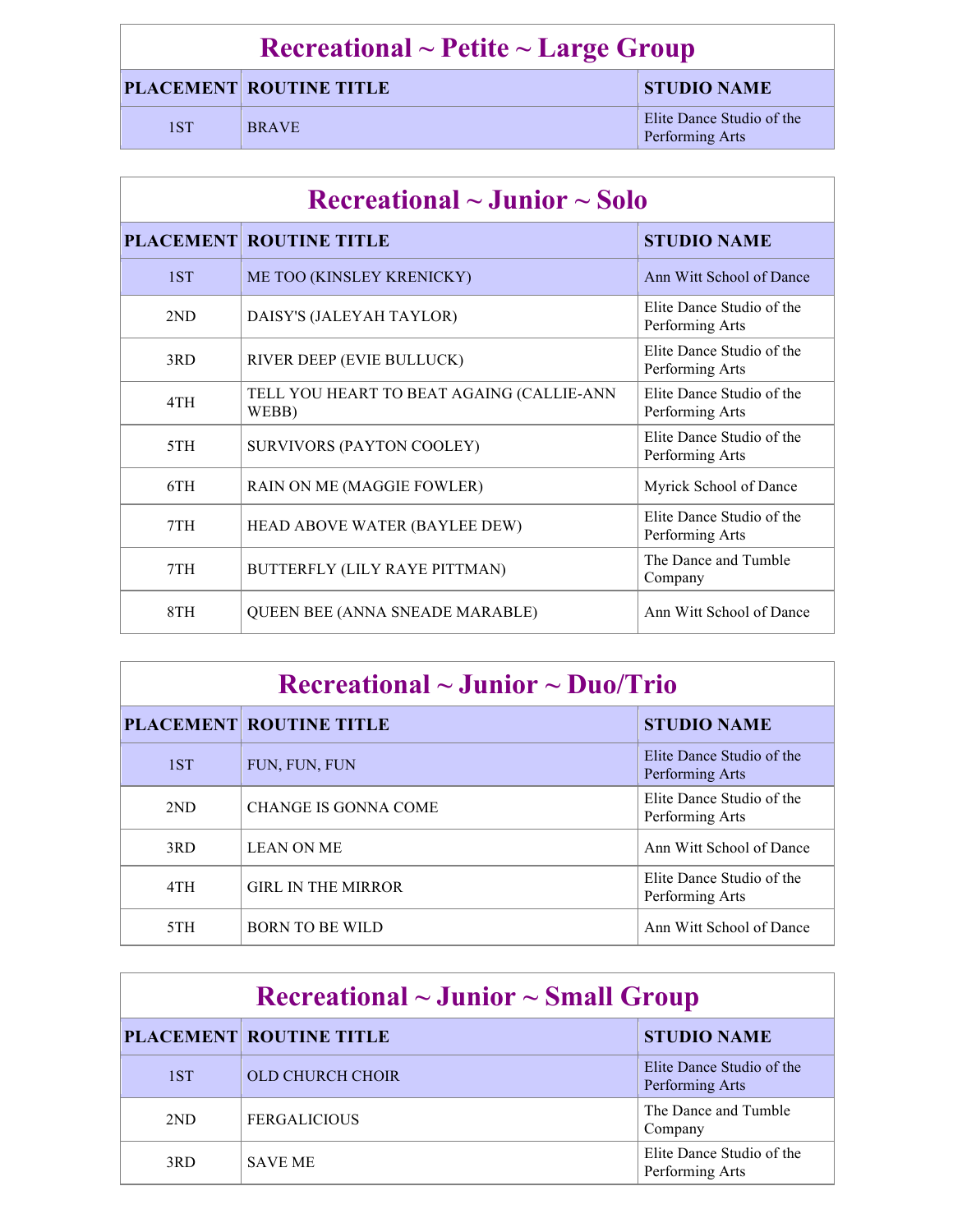| 4TH | <b>BOOTS</b>             | Ann Witt School of Dance                     |
|-----|--------------------------|----------------------------------------------|
| 5TH | <b>SAX</b>               | The Dance and Tumble<br>Company              |
| 6TH | <b>READ ALL ABOUT IT</b> | Elite Dance Studio of the<br>Performing Arts |
| 7TH | 5,4,3,2,1                | Elite Dance Studio of the<br>Performing Arts |

| $\rm Recreational \sim Junior \sim Large\ Group$ |                                |                                              |
|--------------------------------------------------|--------------------------------|----------------------------------------------|
|                                                  | <b>PLACEMENT ROUTINE TITLE</b> | <b>STUDIO NAME</b>                           |
| 1ST                                              | LIP GLOSS                      | Elite Dance Studio of the<br>Performing Arts |
| 2ND                                              | LIVING IN NEW YORK CITY        | Myrick School of Dance                       |
| 3RD                                              | DANCING WITH MYSELF            | Elite Dance Studio of the<br>Performing Arts |
| 4TH                                              | <b>MAGIC SCHOOL BUS</b>        | Elite Dance Studio of the<br>Performing Arts |

| $\rm Recreational \sim Junior \sim Production$ |                                |                          |
|------------------------------------------------|--------------------------------|--------------------------|
|                                                | <b>PLACEMENT ROUTINE TITLE</b> | <b>STUDIO NAME</b>       |
| 1ST                                            | <b>CANDYLAND</b>               | Ann Witt School of Dance |

| Recreational $\sim$ Teen $\sim$ Solo |                                       |                                              |
|--------------------------------------|---------------------------------------|----------------------------------------------|
|                                      | <b>PLACEMENT ROUTINE TITLE</b>        | <b>STUDIO NAME</b>                           |
| 1ST                                  | <b>BOMBSHELL STOMP (TIFFANY POPE)</b> | Elite Dance Studio of the<br>Performing Arts |
| 2ND                                  | <b>RESCUE (MOLLY COGGINS)</b>         | Myrick School of Dance                       |
| 3RD                                  | SHUT UP AND DANCE (SARAH BASS)        | Elite Dance Studio of the<br>Performing Arts |
| 4TH                                  | COOLER THAN ME (RAYLEE LYNCH)         | Elite Dance Studio of the<br>Performing Arts |
| 5TH                                  | YOUR SIDE OF TOWN (MARY LIZA SESSOMS) | The Dance and Tumble<br>Company              |

| $\rm Recreational \sim Teen \sim Duo/Trio$ |                                |                                              |
|--------------------------------------------|--------------------------------|----------------------------------------------|
|                                            | <b>PLACEMENT ROUTINE TITLE</b> | <b>STUDIO NAME</b>                           |
| 1ST                                        | <b>MOONLIGHT</b>               | Ann Witt School of Dance                     |
| 2ND                                        | <b>INTERNATIONAL LOVE</b>      | Elite Dance Studio of the<br>Performing Arts |
| 3RD                                        | YOU CAN'T STOP THE GIRL        | The Dance and Tumble<br>Company              |
| 4TH                                        | YOUR SONG                      | Tippy Toes Dance Studio                      |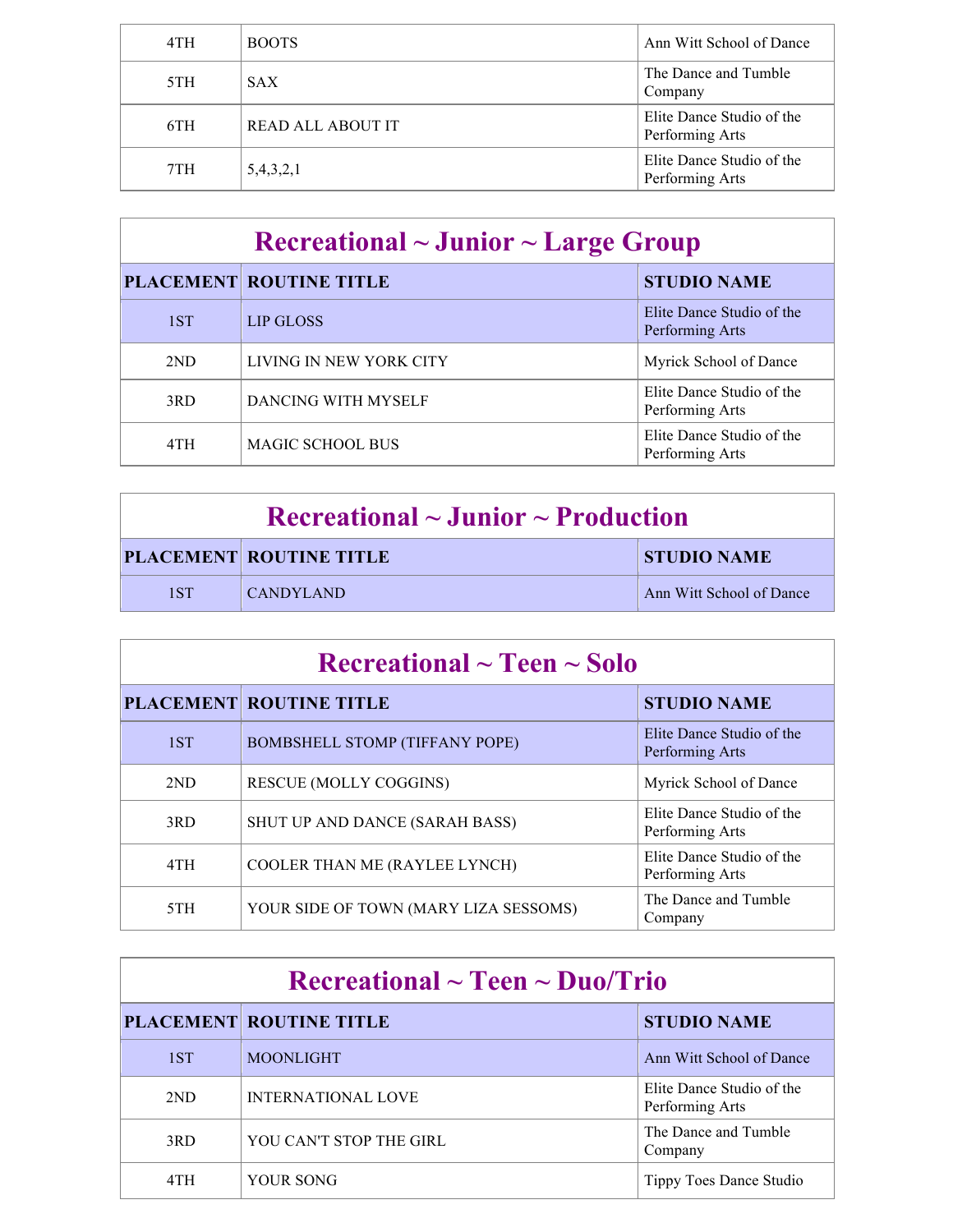# **Recreational ~ Teen ~ Small Group**

|  |     | <b>PLACEMENT ROUTINE TITLE</b> | <b>STUDIO NAME</b>                           |
|--|-----|--------------------------------|----------------------------------------------|
|  | 1ST | <b>HOLLABACK GIRL</b>          | Myrick School of Dance                       |
|  | 2ND | <b>CLAP YOUR HANDS</b>         | Elite Dance Studio of the<br>Performing Arts |
|  | 3RD | YOU'RE GONNA BE OK             | Elite Dance Studio of the<br>Performing Arts |
|  | 4TH | <b>ALYSSA LIES</b>             | Elite Dance Studio of the<br>Performing Arts |
|  | 5TH | <b>HEROES</b>                  | Myrick School of Dance                       |

| $\textbf{Recretional} \sim \textbf{Teen} \sim \textbf{Large Group}$ |                                |                                              |
|---------------------------------------------------------------------|--------------------------------|----------------------------------------------|
|                                                                     | <b>PLACEMENT ROUTINE TITLE</b> | <b>STUDIO NAME</b>                           |
| 1ST                                                                 | <b>BURLESQUE</b>               | Elite Dance Studio of the<br>Performing Arts |

| $\rm Recreational \sim Teen \sim Line$ |                                |                                              |
|----------------------------------------|--------------------------------|----------------------------------------------|
|                                        | <b>PLACEMENT ROUTINE TITLE</b> | <b>STUDIO NAME</b>                           |
| 1ST                                    | <b>WALK OUT</b>                | Elite Dance Studio of the<br>Performing Arts |

### **Recreational ~ Senior ~ Solo**

|     | <b>PLACEMENT ROUTINE TITLE</b>      | <b>STUDIO NAME</b>                           |
|-----|-------------------------------------|----------------------------------------------|
| 1ST | WALK THE DINOSAUR (TALULA MARTIN)   | Elite Dance Studio of the<br>Performing Arts |
| 2ND | <b>GOTTA DANCE (SADIE EDWARDS)</b>  | Elite Dance Studio of the<br>Performing Arts |
| 3RD | <b>BURN (KAYLA FISCHER)</b>         | Ann Witt School of Dance                     |
| 4TH | DIRTY POP (SAMANTHA PUCKETT)        | Elite Dance Studio of the<br>Performing Arts |
| 5TH | <b>ESCALATE (SHANISE ALEXANDER)</b> | Elite Dance Studio of the<br>Performing Arts |
| 6TH | OLD FRIEND (MACKENZIE RIGSBEE)      | Tippy Toes Dance Studio                      |

| $\rm Recreational \sim Senior \sim Duo/Trio$ |                                |                        |
|----------------------------------------------|--------------------------------|------------------------|
|                                              | <b>PLACEMENT ROUTINE TITLE</b> | <b>STUDIO NAME</b>     |
| 1ST                                          | <b>JOURNEY</b>                 | Myrick School of Dance |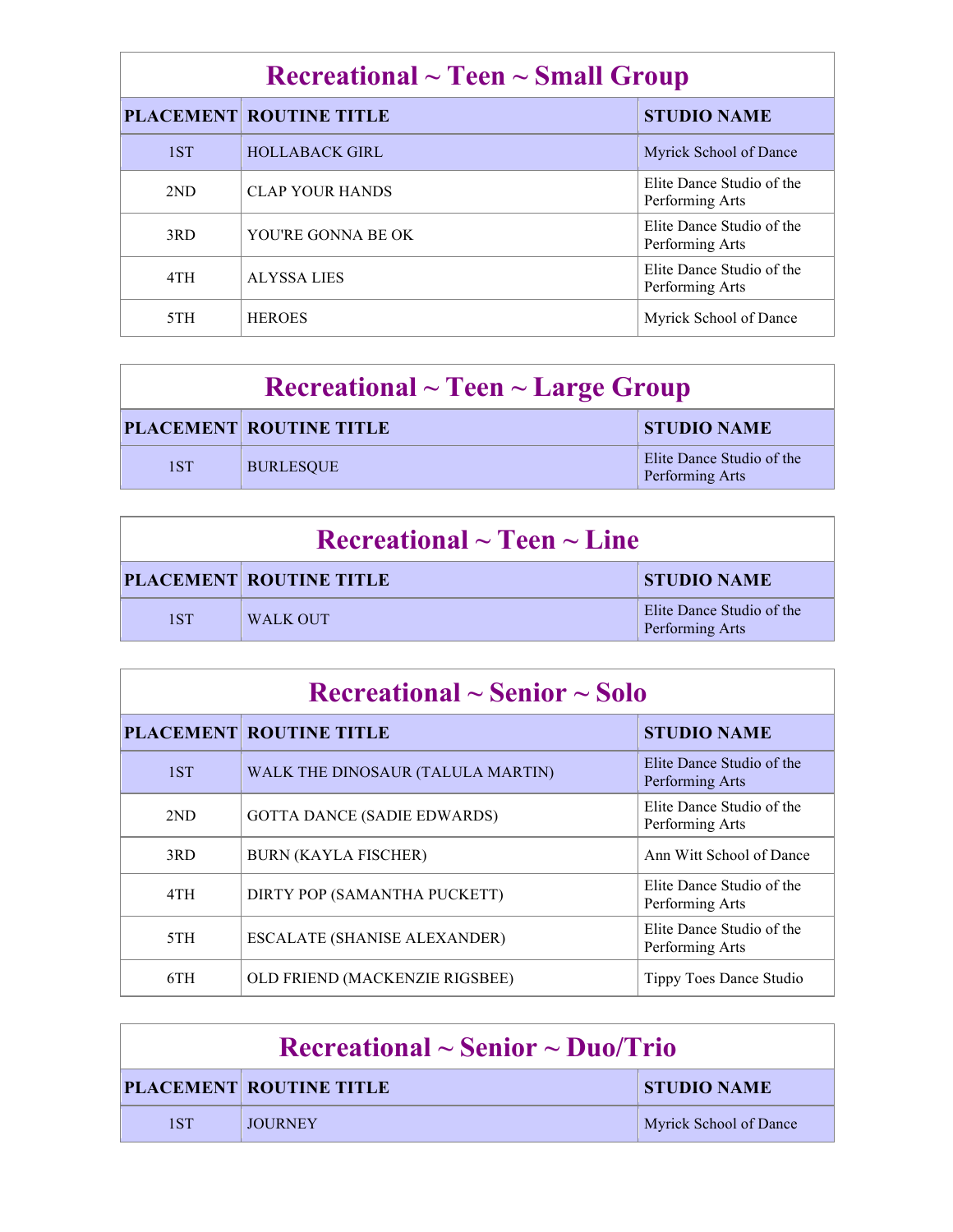| $\rm Recreational \sim Senior \sim Small\,\, Group$ |                                |                          |
|-----------------------------------------------------|--------------------------------|--------------------------|
|                                                     | <b>PLACEMENT ROUTINE TITLE</b> | <b>STUDIO NAME</b>       |
| 1 S T                                               | <b>RESCUE</b>                  | Ann Witt School of Dance |

| Intermediate $\sim$ Petite $\sim$ Solo |                                                                                  |                                |
|----------------------------------------|----------------------------------------------------------------------------------|--------------------------------|
|                                        | <b>PLACEMENT ROUTINE TITLE</b>                                                   | <b>STUDIO NAME</b>             |
| 1ST                                    | <b>ITSY BITSY TEENY WEENY YELLOW POLKA DOT</b><br><b>BIKINI (ALYSSA DONOVAN)</b> | <b>Tippy Toes Dance Studio</b> |

# **Intermediate ~ Junior ~ Solo**

|     | <b>PLACEMENT ROUTINE TITLE</b>  | <b>STUDIO NAME</b>                           |
|-----|---------------------------------|----------------------------------------------|
| 1ST | HI-LO (LONDON BODDIE)           | Elite Dance Studio of the<br>Performing Arts |
| 2ND | HEART OF MINE (GRACIE BEEMAN)   | The Dance and Tumble<br>Company              |
| 3RD | SPEAKING FRENCH (CLAIRE FLEMER) | Tippy Toes Dance Studio                      |
| 4TH | ALL I WANT (CAYDANCE HARRELSON) | Elite Dance Studio of the<br>Performing Arts |
| 5TH | LITTLE ME (ADDISON DESELMS)     | Tippy Toes Dance Studio                      |

| Intermediate $\sim$ Junior $\sim$ Duo/Trio |                                |                                 |
|--------------------------------------------|--------------------------------|---------------------------------|
|                                            | <b>PLACEMENT ROUTINE TITLE</b> | <b>STUDIO NAME</b>              |
| 1ST                                        | 90'S JAM                       | The Dance and Tumble<br>Company |

| Intermediate $\sim$ Junior $\sim$ Small Group |                                |                                 |
|-----------------------------------------------|--------------------------------|---------------------------------|
|                                               | <b>PLACEMENT ROUTINE TITLE</b> | <b>STUDIO NAME</b>              |
| 1ST                                           | BEFORE YOU GO                  | The Dance and Tumble<br>Company |

| Intermediate $\sim$ Teen $\sim$ Solo |                                   |                                              |
|--------------------------------------|-----------------------------------|----------------------------------------------|
|                                      | <b>PLACEMENT ROUTINE TITLE</b>    | <b>STUDIO NAME</b>                           |
| 1ST                                  | STRANGE FRUIT (BRIA JOHNSON)      | Sallie B Howard School of<br>the Arts        |
| 2ND                                  | IMPOSSIBLE (LEXI DESTEFANO)       | Elite Dance Studio of the<br>Performing Arts |
| 3RD                                  | DON'T STOP ME NOW (MADISON SHORT) | The Dance and Tumble<br>Company              |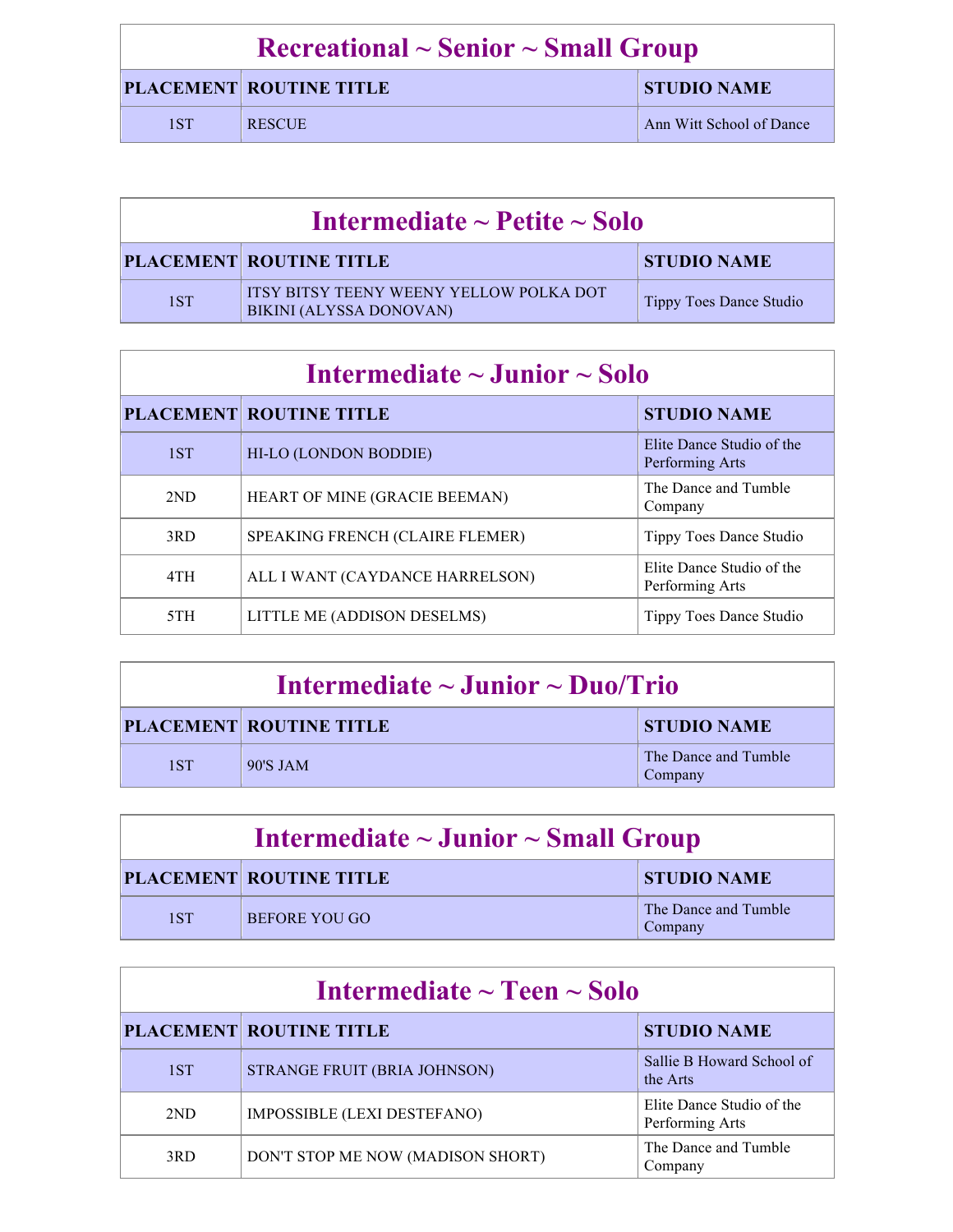| 4TH  | WORKIN' DAY AND NIGHT (AVERY WITTIG)                 | The Dance and Tumble<br>Company              |
|------|------------------------------------------------------|----------------------------------------------|
| 5TH  | WEST WORLD (MARY-KATE BULLUCK)                       | Elite Dance Studio of the<br>Performing Arts |
| 6TH  | OUT OF LOVE (CAROLINE FLEMER)                        | Tippy Toes Dance Studio                      |
| 7TH  | EVERYBODY WANTS TO RULE THE WORLD<br>(CASSIDI PELTZ) | Faulkner's Dance &<br>Gymnastics, Inc.       |
| 8TH  | 9 TO 5 (ANNA LAUREN PHILLIPS)                        | The Dance and Tumble<br>Company              |
| 9TH  | L-O-V-E (KINNADIE CRISP)                             | The Dance and Tumble<br>Company              |
| 10TH | I AM A GOOD GIRL (CHLOE BAGGETT)                     | Elite Dance Studio of the<br>Performing Arts |

| Intermediate $\sim$ Teen $\sim$ Duo/Trio |
|------------------------------------------|
|                                          |

|     | <b>PLACEMENT ROUTINE TITLE</b> | <b>STUDIO NAME</b>                     |
|-----|--------------------------------|----------------------------------------|
| 1ST | <b>ENDANGERED SPECIES</b>      | Sallie B Howard School of<br>the Arts  |
| 2ND | <b>FRIENDSHIP</b>              | The Dance and Tumble<br>Company        |
| 3RD | <b>BRING YOU BACK</b>          | Faulkner's Dance &<br>Gymnastics, Inc. |

| Intermediate $\sim$ Teen $\sim$ Small Group |                                |                                              |
|---------------------------------------------|--------------------------------|----------------------------------------------|
|                                             | <b>PLACEMENT ROUTINE TITLE</b> | <b>STUDIO NAME</b>                           |
| 1ST                                         | <b>ALL NIGHT LONG</b>          | The Dance and Tumble<br>Company              |
| 2ND                                         | <b>MAN WITH A HEX</b>          | Tippy Toes Dance Studio                      |
| 3RD                                         | <b>CARRY YOU</b>               | Faulkner's Dance $\&$<br>Gymnastics, Inc.    |
| 4TH                                         | ALL WE DO                      | Faulkner's Dance &<br>Gymnastics, Inc.       |
| 5TH                                         | <b>CLOWN</b>                   | Elite Dance Studio of the<br>Performing Arts |
| 6TH                                         | YOU WILL BE FOUND              | Tippy Toes Dance Studio                      |

| Intermediate $\sim$ Teen $\sim$ Large Group |                                |                                 |
|---------------------------------------------|--------------------------------|---------------------------------|
|                                             | <b>PLACEMENT ROUTINE TITLE</b> | <b>STUDIO NAME</b>              |
| 1ST                                         | BLACK AND GOLD                 | The Dance and Tumble<br>Company |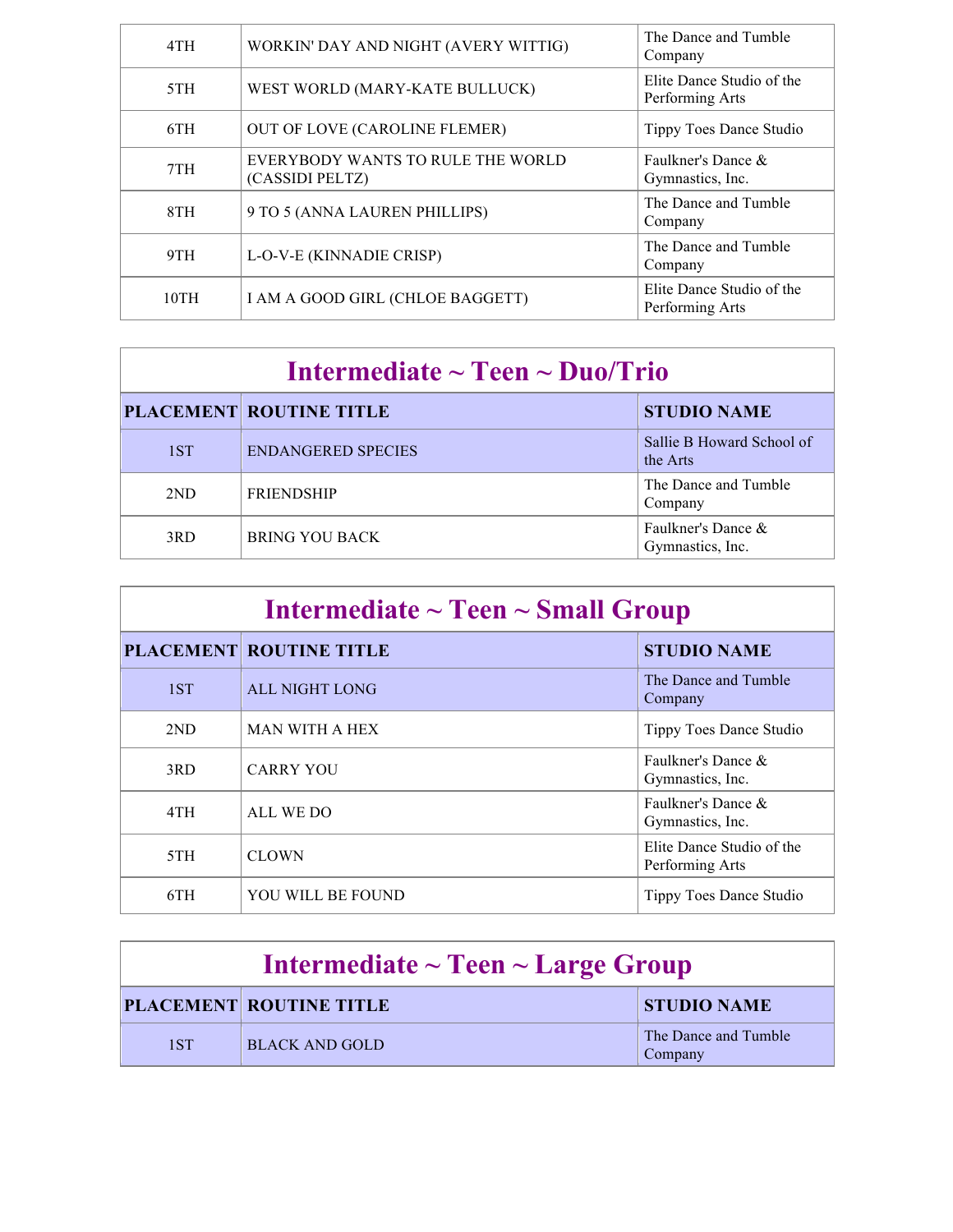| Intermediate $\sim$ Senior $\sim$ Solo |                                                        |                                              |
|----------------------------------------|--------------------------------------------------------|----------------------------------------------|
|                                        | <b>PLACEMENT ROUTINE TITLE</b>                         | <b>STUDIO NAME</b>                           |
| 1ST                                    | FLIGHT OF THE BUMBLE BEE (MADISON<br>PARKERSON)        | The Dance and Tumble<br>Company              |
| 2ND                                    | ATLAS TOUCH (SUSAN ROOKS)                              | Elite Dance Studio of the<br>Performing Arts |
| 3RD                                    | MAN IN THE MIRROR (CAROLINE PROCTOR)                   | Elite Dance Studio of the<br>Performing Arts |
| 4TH                                    | <b>BORN TO DO! (ARIANNE SPENCER)</b>                   | Elite Dance Studio of the<br>Performing Arts |
| 5TH                                    | RULE THE WORLD (SHERRI MCLEAN)                         | Elite Dance Studio of the<br>Performing Arts |
| 6TH                                    | WHEN I LOOK AT YOU (ASHLYNN HARRIS)                    | Elite Dance Studio of the<br>Performing Arts |
| 7TH                                    | NOT ABOUT ANGELS (KYLEE PITT)                          | Elite Dance Studio of the<br>Performing Arts |
| 8TH                                    | LEAVE THE LIGHT ON (MADDIE WORSLEY)                    | Elite Dance Studio of the<br>Performing Arts |
| 9TH                                    | YOU SHOULD SEE ME IN A CROWN (LOGAN<br><b>OAKLEY</b> ) | Elite Dance Studio of the<br>Performing Arts |
| 10TH                                   | WORK IT MIX (MARY-THORP SMELCER)                       | Elite Dance Studio of the<br>Performing Arts |
| 11TH                                   | I REMEMBER (EMMA KATE HARRELSON)                       | The Dance and Tumble<br>Company              |
| 12TH                                   | <b>MOVE (NATALIE DAIL)</b>                             | <b>Rising Starz Dance Academy</b>            |

| Intermediate $\sim$ Senior $\sim$ Duo/Trio |                                |                                              |
|--------------------------------------------|--------------------------------|----------------------------------------------|
|                                            | <b>PLACEMENT ROUTINE TITLE</b> | <b>STUDIO NAME</b>                           |
| 1ST                                        | <b>BEFORE YOU GO</b>           | Elite Dance Studio of the<br>Performing Arts |
| 2ND                                        | <b>BOUNCE BACK</b>             | Elite Dance Studio of the<br>Performing Arts |
| 3RD                                        | <b>BEST FRIENDS</b>            | Elite Dance Studio of the<br>Performing Arts |
| 4TH                                        | <b>LEGENDARY</b>               | Elite Dance Studio of the<br>Performing Arts |
| 5TH                                        | <b>HERE I COME</b>             | Elite Dance Studio of the<br>Performing Arts |
| 6TH                                        | THE WII MIX                    | The Dance and Tumble<br>Company              |

| Intermediate $\sim$ Senior $\sim$ Small Group |                                |                                 |
|-----------------------------------------------|--------------------------------|---------------------------------|
|                                               | <b>PLACEMENT ROUTINE TITLE</b> | <b>STUDIO NAME</b>              |
| 1ST                                           | TURN TO STONE                  | The Dance and Tumble<br>Company |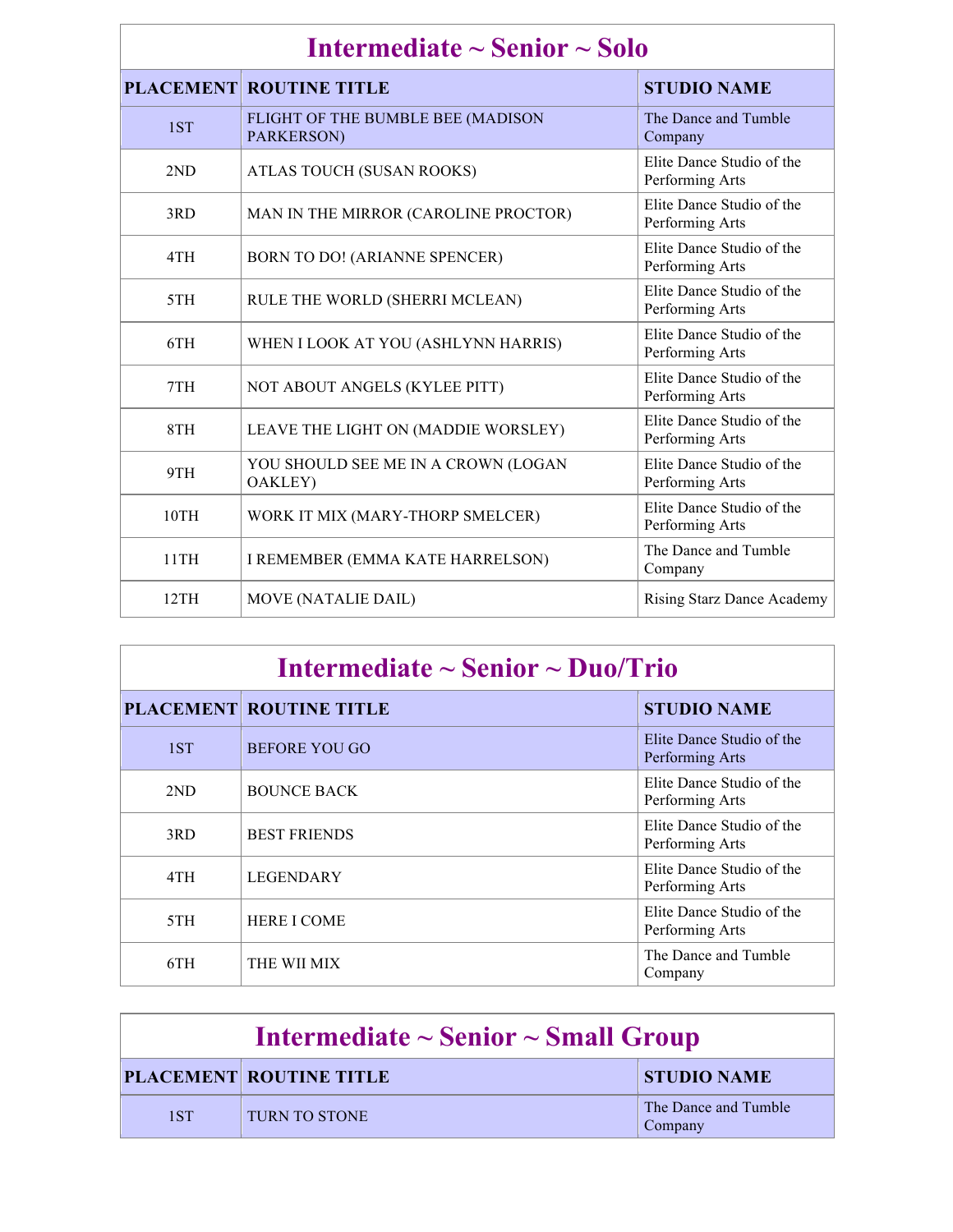| Intermediate $\sim$ Senior $\sim$ Large Group |                                |                                              |
|-----------------------------------------------|--------------------------------|----------------------------------------------|
|                                               | <b>PLACEMENT ROUTINE TITLE</b> | <b>STUDIO NAME</b>                           |
| 1ST                                           | <b>MADNESS</b>                 | Elite Dance Studio of the<br>Performing Arts |

| Intermediate $\sim$ Senior $\sim$ Line |                                |                                              |
|----------------------------------------|--------------------------------|----------------------------------------------|
|                                        | <b>PLACEMENT ROUTINE TITLE</b> | <b>STUDIO NAME</b>                           |
| 1ST                                    | <b>GET UP</b>                  | Elite Dance Studio of the<br>Performing Arts |

| Elite $\sim$ Teen $\sim$ Solo |                                |                                        |
|-------------------------------|--------------------------------|----------------------------------------|
|                               | <b>PLACEMENT ROUTINE TITLE</b> | <b>STUDIO NAME</b>                     |
| 1ST                           | IRIDESCENCE (KATIE KOLLMER)    | Faulkner's Dance &<br>Gymnastics, Inc. |

| Elite $\sim$ Senior $\sim$ Solo |                                |                                        |
|---------------------------------|--------------------------------|----------------------------------------|
|                                 | <b>PLACEMENT ROUTINE TITLE</b> | <b>STUDIO NAME</b>                     |
| 1ST                             | ZOMBIE (TAYA MISHIN)           | Faulkner's Dance &<br>Gymnastics, Inc. |

| Elite ~ Senior ~ Duo/Trio |                                |                                        |
|---------------------------|--------------------------------|----------------------------------------|
|                           | <b>PLACEMENT ROUTINE TITLE</b> | <b>STUDIO NAME</b>                     |
| 1ST                       | <b>ASHES</b>                   | Faulkner's Dance &<br>Gymnastics, Inc. |

| Elite $\sim$ Senior $\sim$ Small Group |                                |                                        |
|----------------------------------------|--------------------------------|----------------------------------------|
|                                        | <b>PLACEMENT ROUTINE TITLE</b> | <b>STUDIO NAME</b>                     |
| 1ST                                    | <b>BEAUTY WITHIN</b>           | Faulkner's Dance &<br>Gymnastics, Inc. |

# **Rocky Mount Specialty Overall Awards**

| Miss 11 & Under Photogenic | Kandence Midrowsky Elite Dance Studio |                    |
|----------------------------|---------------------------------------|--------------------|
| Miss 12 & Over Photogenic  | <b>Caroline Proctor</b>               | Elite Dance Studio |

#### **Rocky Mount Regional Title Winners**

| <b>Miss Teen Fusion</b> | Bria Johnson     | Sallie B.          |
|-------------------------|------------------|--------------------|
| <b>Miss Fusion</b>      | Adrianne Spencer | Elite Dance Studio |